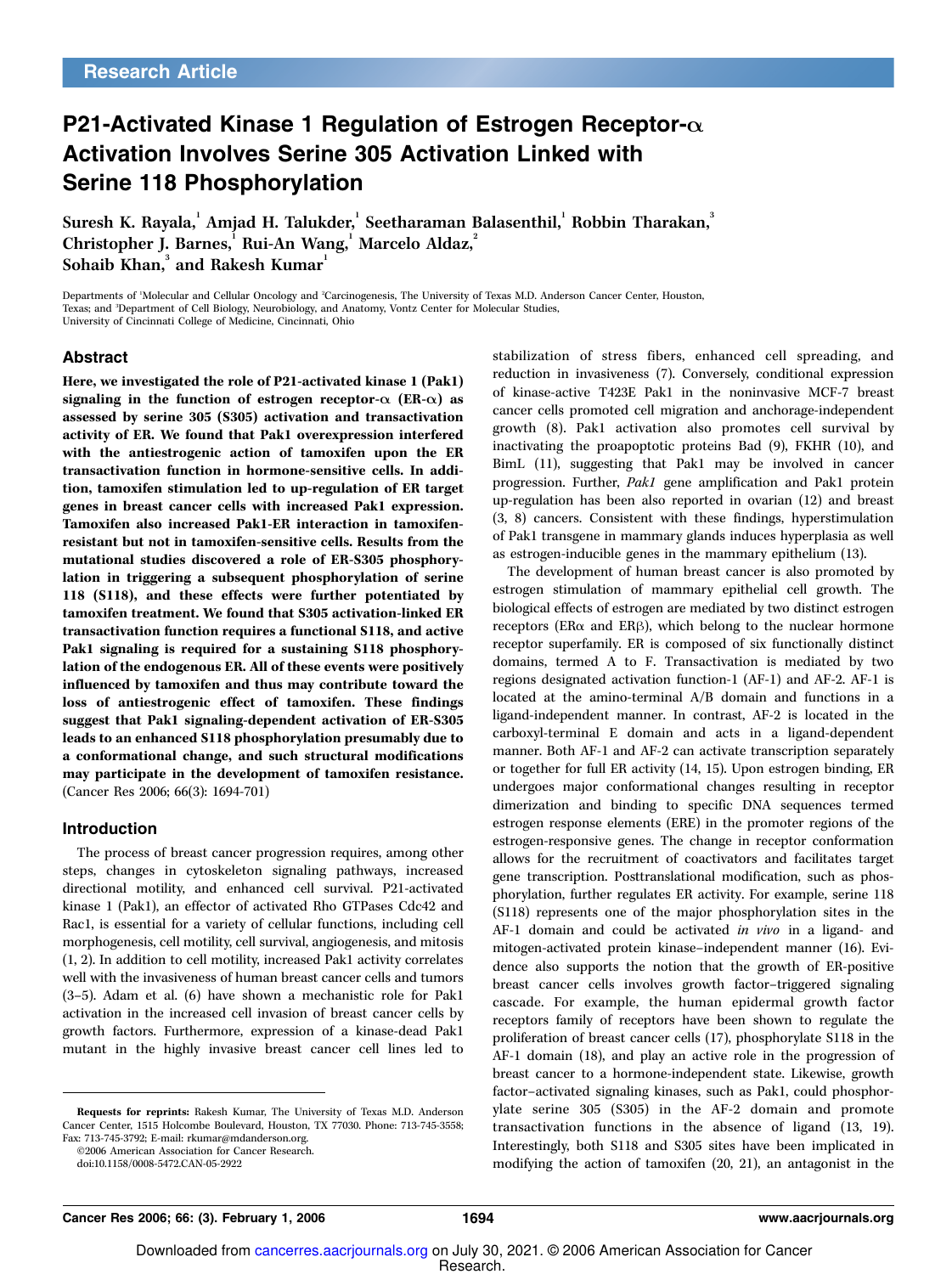breast, and, thus, transactivation functions of AF-2 and AF-1 domains are widely believed to be influenced by cross talk between growth factors and ER.

Because Pak1 is one of the major downstream signaling nodules of growth factors (1, 2), and because upstream Pak1 activators, such as AND-34/BCAR3 (22) and Rac3 (23), have been shown to modulate hormone sensitivity in the absence of estrogen, we initially set out to explore the hypothesis that Pak1 signaling might constitute an important regulator of ER transactivation. Here, we provide novel insights about the effect of Pak1 signaling on the transactivation and associated modifications of the activation function domains of ER.

## Materials and Methods

Antibodies and reagents. Antibodies used for Western blotting, immunoprecipitation, and immunohistochemistry were as follows: ERa (Upstate Biotech, Lake Placid, NY), T7-Ab (Novagen, Milwaukee, WI), Pak1 and phospho-ER-S118 (Cell Signaling, Beverly, MA), phospho-ER-S305 (Bethyl Laboratories, Montgomery, TX), HA-tag (Boehringer Mannheim, Indianapolis, IN), myc-tag (BD Biosciences, San Jose, CA), cyclin D1 (Santa Cruz Biotechnology, Santa Cruz, CA), actin and vinculin (Sigma Chemical Co., St. Louis, MO). Antimouse- and antirabbit-horseradish peroxidase (HRP) conjugates were from Amersham (Piscataway, NJ). Fluorescently conjugated secondary antibodies and the DNA counter stain ToPro3 were from Molecular Probes.

Cell culture, reporter assay, cell growth, and RNA interference. MCF-7, ZR75, Ishikawa, HeLa, and MDA-MB-231 cells were maintained in DMEM/F12 (1:1) supplemented with 10% FBS. MCF-7/tamoxifen-resistant (MCF-7/TAMR1) and Tam-sensitive (MCF-7/TAM-Sen) cells were maintained in 5% minimal essential medium, without phenol red containing 5% serum and the characterization of these cells has been previously described (24). MCF-7 Tet-on cells expressing dominant active T423E-Pak1(MCF-7/ DA-Pak1 cells) were maintained in 5% tetracycline-free sera in RPMI (8). For cell growth assay, cells were grown in phenol red–free medium supplemented with 5% DCC in six-well plates, treated with or without tamoxifen (10 $^{-8}$  mol/L). Cells were trypsinized and counted with a Coulter counter at the indicated times.

Reporter gene assays. Transient transfection studies were done as previously described (11, 13) using FuGENE 6 according to the instructions of the manufacturer (Roche Applied Science, Indianapolis, IN). Cells were then lysed with passive lysis buffer, and the luciferase assay was done using a luciferase reporter assay kit (Promega). The total amount of DNA used in the transfections was kept constant by adding a parental vector. Each transfection was carried out in triplicates in six-well plates.

Short interfering RNA. Pak1 short interfering RNA (siRNA) was purchased from Cell Signaling and nonspecific random siRNA from Dharmacon (Lafayette, CO). siRNA transfections were carried out using Oligofectamine (Invitrogen), according to the protocol of the manufacturer, in six-well plates. After 48 hours, cells were prepared for luciferase assay and cell growth.

Cell extracts, immunoblotting, and immunoprecipitation. To prepare cell extracts, cells were washed thrice with PBS and then lysed in radioimmune precipitation assay buffer [50 mmol/L Tris-HCl (pH 7.5), 150 mmol/L NaCl, 0.5% NP40, 0.1% SDS, 0.1% sodium deoxycholate,  $1\times$  protease inhibitor cocktail (Roche Applied Science), and 1 mmol/L sodium vanadate] for 15 minutes on ice. The lysates were centrifuged in an Eppendorf centrifuge at 4°C for 15 minutes. Cell lysates containing an equal amount of protein  $(-200 \mu g)$  were then resolved on an SDS-polyacrylamide gel (8% acrylamide), transferred to a nitrocellulose membrane, probed with the appropriate antibodies, and developed using either the enhanced chemiluminescence or alkaline phosphatase–based color reaction method. Cell lysates for immunoprecipitation were prepared using NP40 lysis buffer [50 mmol/L Tris-HCl (pH 7.5), 100 mmol/L NaCl, 0.5% NP40,  $1 \times$  protease inhibitor cocktail, and 1 mmol/L sodium vanadate]. Immunoprecipitation was done for 4 hours at  $4^{\circ}$ C using 1 µg of antibody per milligram of protein (3, 11).



Figure 1. Pak1 activation inhibits tamoxifen action. A and B, MCF-7 and ZR75 cells were cotransfected with *ERE-luc* reporter gene along with cytomegalovirus or CMV-T423E-Pak1 expression vector. After 24 hours, cells were treated with or without E2 (10<sup>-9</sup> mol/L) or tamoxifen (*Tam*, 10<sup>-8</sup> mol/L), or both. Luc activity was measured after 24 hours. Similar results were obtained in three independent experiments. Columns, mean; bars, SE. significant P value;  $NS$ , nonsignificant (Student's  $t$  test).  $C$ , up-regulation of E2 responsive genes by tamoxifen. MCF-7/DA-Pak1 cells were treated with or without doxycycline ( $Dox$ , 1  $\mu$ g/ $\mu$ L), then treated with tamoxifen at indicated time points. E2 responsive gene cyclin D1 was analyzed by Western blotting.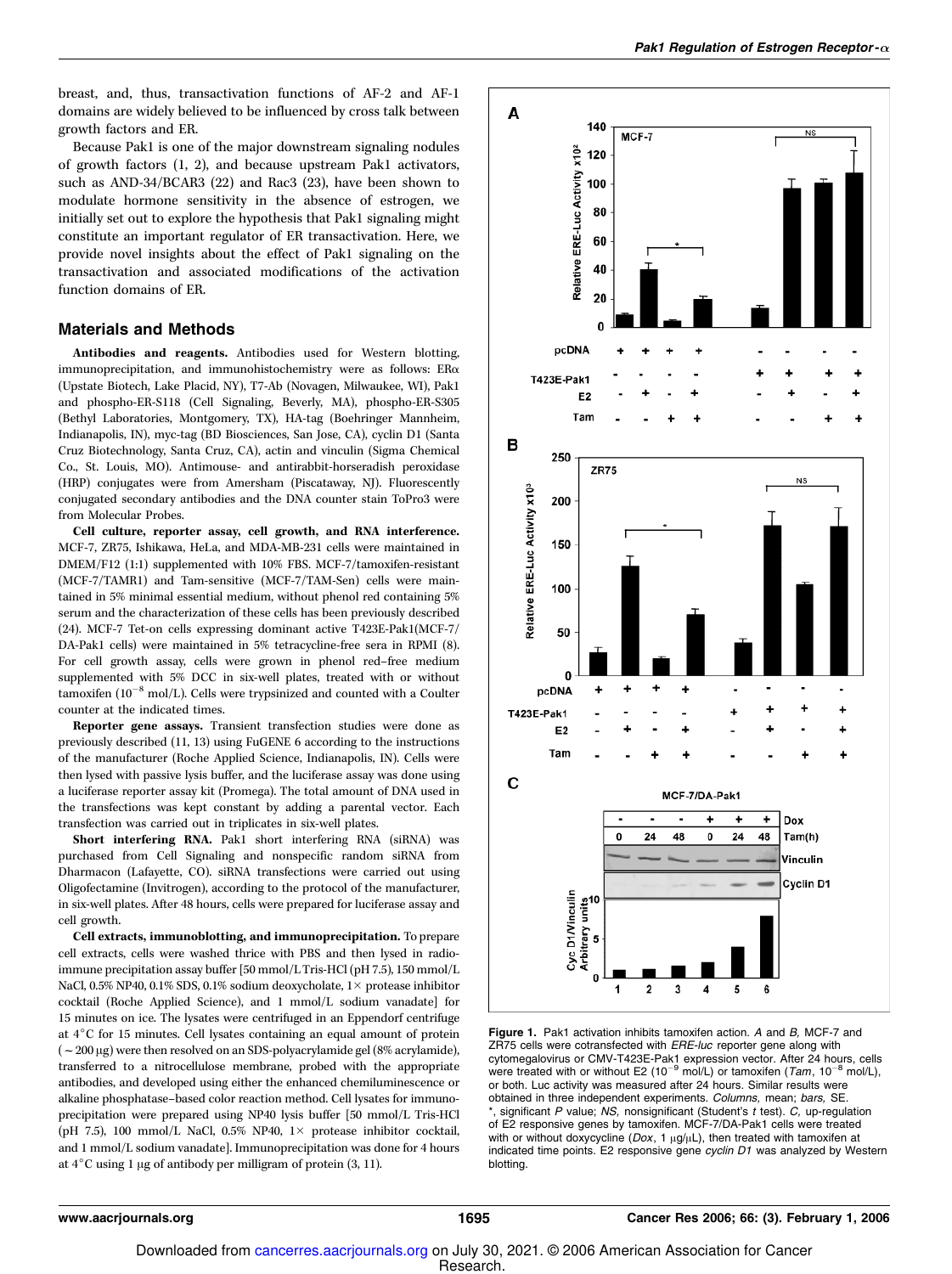

Figure 2. A. characterization of MCF-7/TAM-Sen and MCF-7/TAMR1 cells. MCF-7/TAM-Sen and MCF-7/TAMR1 cells were treated with or without  $tanh 10^{-8}$  mol/L) for 5 days, and the cell number was determined. B, MCF-7/TAM-Sen and MCF-7/TAMR1 cells were transfected with ERE-luc and treated with E2 or tamoxifen for 24 hours and ERE-luc activity was measured.  $*$ , significant P value (Student's  $t$  test).  $C$ , tamoxifen potentiated Pak1 regulation of ER-transactivation in Ishikawa cell line and potentiated activated Cdc42 (V12)-mediated ERE-luc activity in Ishikawa cells. Columns, mean; bars, SE.

Pak1 kinase assay. Pak1 kinase assay using myelin basic protein was done as described (8). Briefly, Ishikawa cells were immunoprecipitated with Pak1 antibody. Immunocomplexes were washed thrice with NP40 lysis buffer and twice with kinase buffer containing 20 mmol/L HEPES (pH 7.4), 1 mmol/L DTT, 10 mmol/L MnCl<sub>2</sub>, and 10 mmol/L MgCl<sub>2</sub>. The kinase reaction was carried out in kinase buffer supplemented with myelin basic protein as a substrate and 10 µCi of  $[\gamma^{32}P]$  ATP at 30 $^{\circ}$ C for 30 minutes. The kinase reaction was terminated by the addition of  $4 \times$  SDS-PAGE sample buffer, run on SDS-PAGE, and followed by autoradiography.

Plasmid construction. Wild-type (WT) myc-tagged Pak1; catalytically active Pak1 T423E constructs (8); and WT-ER, ER-305E, and ER305A (13) were described previously. Site-directed point mutations for ER-S118A and ER 305E118A were done by using Quick Change Site Directed Mutagenesis kit (Stratagene, Cedar Creek, TX) according to the instructions of the manufacturer.

Transgenic studies. Generation of transgenic mice expressing constitutively kinase-active T423E Pak1 has been previously described (13).



Figure 3. Tamoxifen regulation of Pak1 expression and activity. A, up-regulation of Pak1 activity in Ishikawa cells by tamoxifen and E2. B, up-regulation of Pak1 expression in Ishikawa cells by tamoxifen. C, up-regulation of Pak1 expression in MCF-7/TAMR1 cell line by treatment with tamoxifen for 24 hours. *D,* tamoxifen enhanced Pak1-ER interaction in Ishikawa and MCF-7/TAMR1<br>cells. Cells were treated with or without tamoxifen (10<sup>–8</sup> mol/L) for 24 hours and immunoprecipitated with anti-Pak1 antibody and immunoblotted with  $\textsf{ER}_\alpha$ or Pak1 antibodies. E, tamoxifen up-regulation of cyclin D1 is compromised by Pak1 knockdown in MCF-7/TAMRI cells. Cells were transfected with control or Pak1-specific siRNA. After 48 hours, cells were treated with tamoxifen  $(10^{-8}$  mol/L) and cyclin D1 protein levels were analyzed by Western blotting. F, transient overexpression of catalytically active Pak1 (Pak1-T423E) in MCF-7/TAM-Sen cells suppressed the ability of tamoxifen to down-regulate cyclin D1 expression.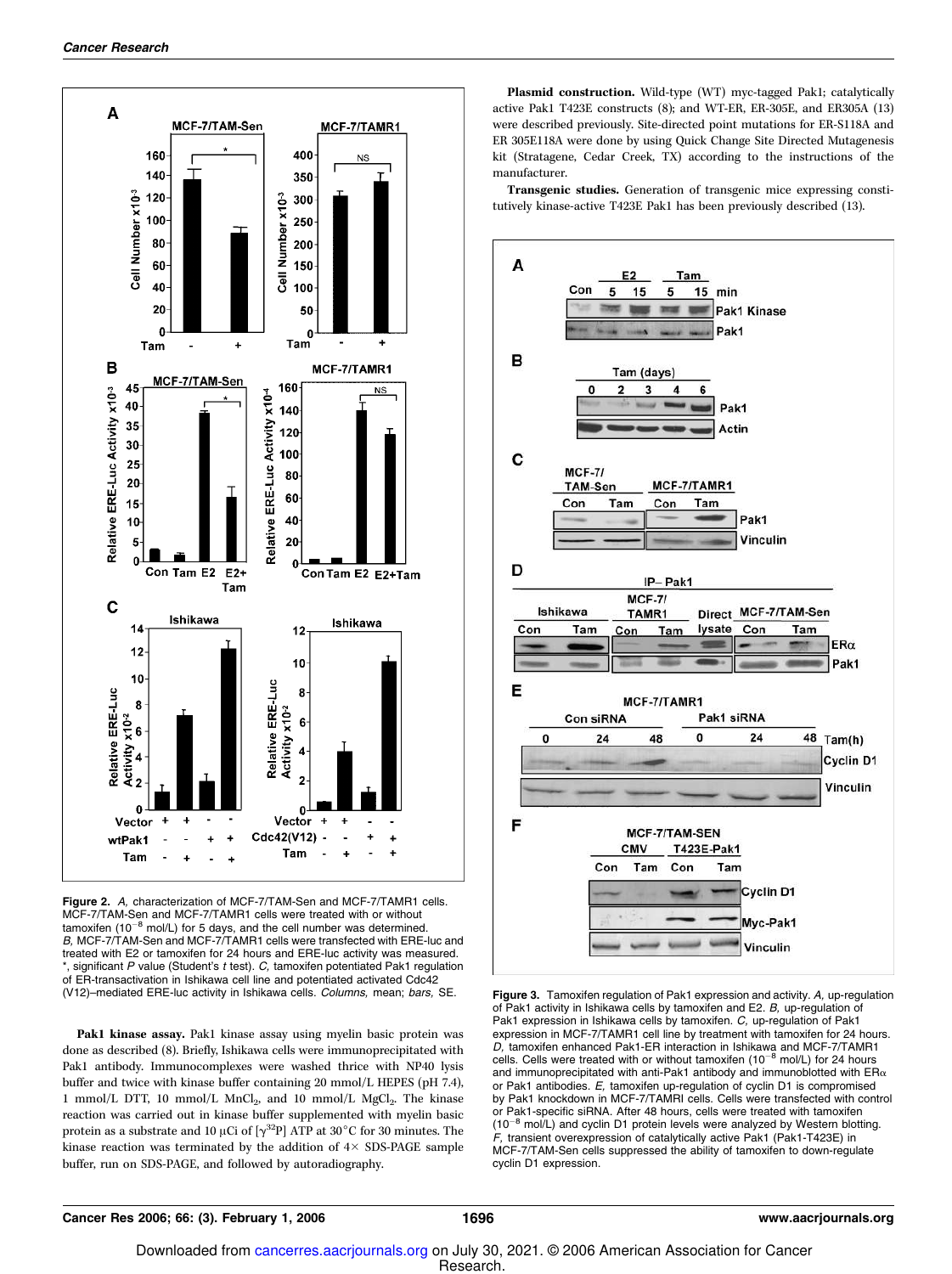Figure 4. Transactivation activity of ER-S305 mutants. A, HeLa cells were cotransfected with 200 ng ERE-luciferase reporter, 500 ng ER, ER-S305E, or ER-S305A with or without  $10^{-9}$  mol/L E2 stimulation. S305E mutation of ER resulted in stimulation of transactivation activity in the absence of estrogen treatment and was further increased upon  $10^{-9}$  mol/L E2 treatment. Columns, mean; bars, SE. B, HeLa cells were cotransfected with 200 ng of ERE-luciferase reporter, 500 ng of ER, ER-S305E, or ER-S118AS305E with or without  $10^{-9}$  mol/L E2 stimulation. Mutation of ER-S118AS305E blocked the ERE-luc transactivation by S305E, as S118A. Columns, mean; bars, SE. \*, significant P value. C, HeLa cells were cotransfected with 200 ng of ERE-luciferase reporter, 500 ng of ER, ER-S305E, or ER-S305A with or without  $10^{-8}$  mol/L tamoxifen stimulation. No further significant increase in transactivation was observed following upon tamoxifen treatment. Columns, mean; bars, SE. D, HeLa cells were transfected with 1  $\mu$ g ER, ER-S305E ER-S305A, ER-S118A305E, or ER-S118A, and expression of these constructs was analyzed by Western blotting using T7 antibody.



Immunohistochemistry. Immunohistochemistry using paraffinembedded sections was done as described (3). Briefly, formalin-fixed, paraffin-embedded sections were deparaffinized with xylene and rehydrated using graded ethanol. Sections were incubated in 0.3% hydrogen peroxide and methanol for 30 minutes to inactivate the endogenous peroxidase. The sections were then boiled for 10 minutes in 0.01 mol/L citrate buffer and cooled for 30 minutes at room temperature to expose antigenic epitopes. The sections were blocked with 2% normal goat serum in 1% bovine serum albumin (BSA) and PBS for 30 minutes and then incubated overnight at room temperature with primary antibody against ER-S118, 1:25 dilution (Cell Signaling) and ER-S305 1:25 dilution (Bethyl Laboratories). Primary antibodies were diluted in dilution buffer (2% normal goat serum, 1% BSA, and PBS). The sections were washed thrice with 0.05% Tween in PBS for 10 minutes, incubated with HRP secondary antibody (1:100 dilution; Amersham) for 1 hour; and then washed thrice with 0.05% Tween in PBS for 10 minutes. The sections were then developed with diaminobenzidine- $H_2O_2$  and counterstained with Mayer's hematoxylin.

Immunofluorescence. The cellular localization of ER-S118 and ER-S305 was determined using indirect immunofluorescence as previously described (25). Briefly, MCF-7 Tet-on cells expressing dominant active T423E-Pak1 (MCF-7/DA-Pak1 cells) were grown on glass coverslips and treated as described. Cells were then fixed in 4% phosphate-buffered paraformaldehyde (pH 7.4), with 0.1% Triton X-100 permeabilization (ER-S305) or in 100% methanol (ER-S118), then incubated with specific primary antibodies followed by Alexa-546–labeled goat anti-rabbit antibody (red) or Alexa-488– labeled goat anti-mouse antibody (green). DNA was localized using ToPro3 (blue). Fluorescent labeling was visualized using an Olympus FV300 laser

scanning confocal microscope with a  $\times$  60 objective and PC-based Olympus Fluoview software.

Statistical analysis. Statistical analysis was done using Student's  $t$  test and values with  $P < 0.05$  were considered statistically significant.

#### Results

Pak1 overexpression inhibits tamoxifen action. Because recent studies have shown that Pak1 stimulates ER-driven transactivation in breast cancer cells (13, 19), we hypothesized that Pak1 regulation of ER may modulate the action of tamoxifen in breast cancer cells. We first determined the likelihood that Pak1 up-regulation may modify tamoxifen sensitivity and examined the effect of tamoxifen in antagonizing ER transcription and the suppressive effect of Pak1. We found that transient overexpression of catalytically active Pak1 (Pak1-T423E) in tamoxifen-sensitive MCF-7 and ZR75 cells leads to inhibition of antiestrogenic action of tamoxifen and allows tamoxifen to transactivate ERE-driven reporter gene (Fig. 1A and  $B$ ). In support of the observed suppression of antiestrogenic action of tamoxifen by Pak1 overexpression, we used a previously characterized MCF-7 clone (MCF-7/ DA-Pak1 cells) expressing catalytically active Pak1 under an inducible Tet-on promoter (8). We examined whether conditional overexpression of Pak1 also affects the ability of tamoxifen to modulate ER target genes in MCF-7/DA-Pak1 cells. Results showed that Pak1 overexpression in breast cancer cells results in increased ability of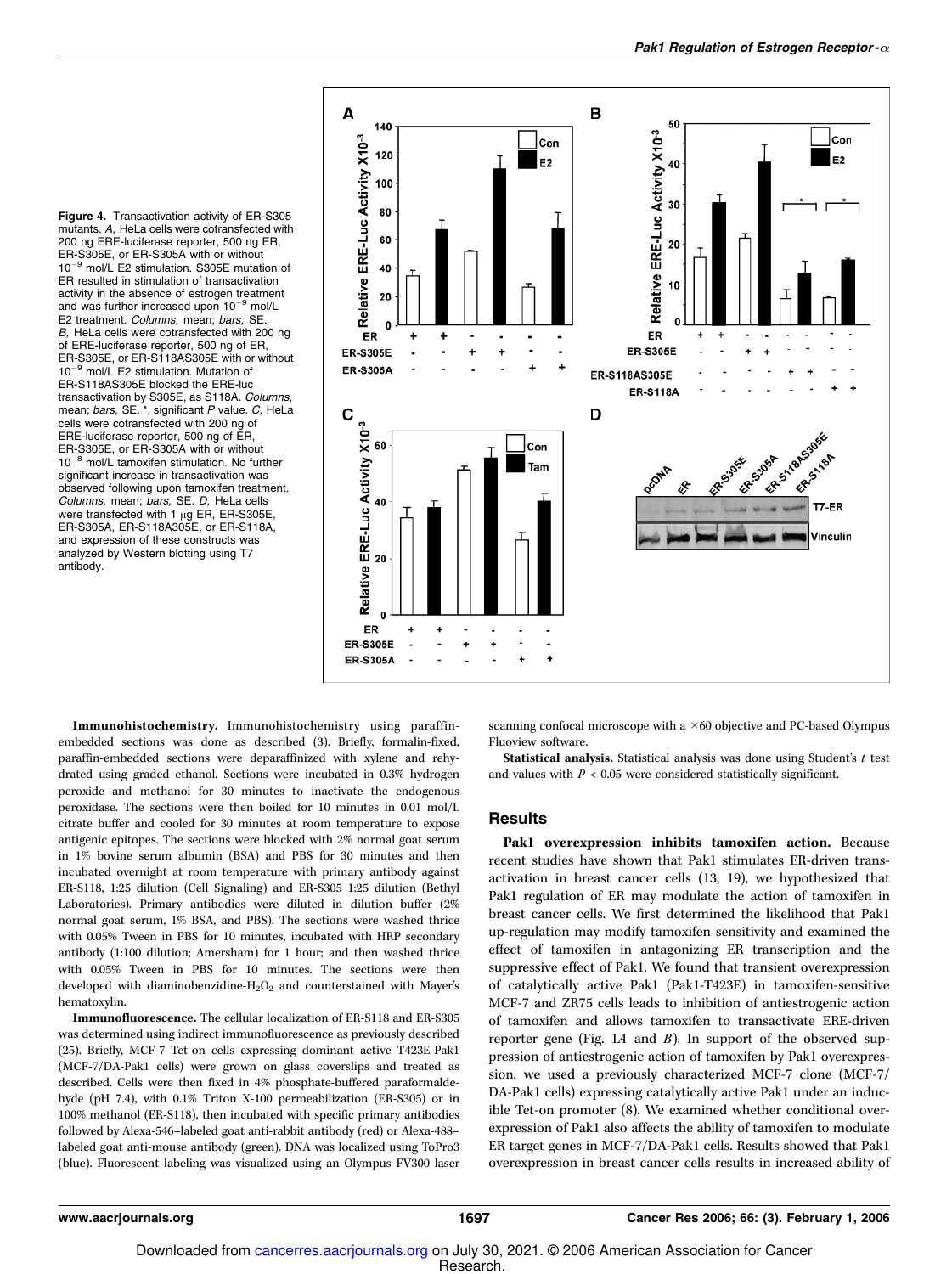tamoxifen to stimulate the expression of an ER-regulated gene such as *cyclin D1* (Fig. 1C).

To directly validate the above possibility, we used recently generated MCF-7 clones that are either sensitive (MCF-7/TAM-Sen) or resistant (MCF-7/TAMR1) to tamoxifen (24), as measured by the growth-rate (Fig.  $2A$ ) or ERE-luc activity (Fig.  $2B$ ). We next examined the potential relationship between Pak1 hyperactivation and tamoxifen insensitivity (inability of tamoxifen to inhibit estrogen-induced transactivation) in human endometrial cancer cell line Ishikawa. Tamoxifen does not inhibit the ligand-induced cellular response in Ishikawa cells. We found that transient expression of Pak1 in Ishikawa cells increased the ability of tamoxifen to stimulate ERE-dependent transactivation and cooperated with tamoxifen in this process (Fig. 2C). This observed effect of Pak1 in Ishikawa cells was also mimicked by an activated form of its upstream regulator Cdc42 (Fig. 2C). These results suggest that Pak1 activation might be closely linked with the partial inhibition of antiestrogenic action of tamoxifen in hormone-sensitive cells.

Tamoxifen promotes Pak1 expression and Pak1-ER interaction. Because both Pak1 and tamoxifen up-regulate ER transactivation (Fig. 1), we next explored whether tamoxifen in turn influences Pak1 activity. Unexpectedly, tamoxifen, like estrogen, also up-regulated Pak1 activity in Ishikawa cells (Fig. 3A). Because tamoxifen insensitivity is acquired over time, we next determined the long-term effect of tamoxifen on the Pak1 pathway in Ishikawa cells. Tamoxifen treatment was accompanied by an increase in Pak1 protein expression in Ishikawa cells (Fig. 3B). Likewise, tamoxifen also induced Pak1 protein expression in MCF-7/TAMR1 cells but not in MCF-7/TAM-Sen cells (Fig. 3C). These results suggest that tamoxifen-stimulated Pak1 expression leads to persistent Pak1 activity and, consequently, in the maintenance of tamoxifeninsensitive phenotypes.

Because Pak1 interacts with and phosphorylates  $ER\alpha$  at S305 and stimulates ER transactivation, we next examined the effect of tamoxifen on the interaction of Pak1 and ER. Coimmunoprecipitation studies showed that tamoxifen promoted the interaction of the endogenous Pak1 with ER in tamoxifen-insensitive Ishikawa and MCF-7/TAMR1 cells, but not in MCF-7/TAM-Sen cells (Fig. 3D).

To show a mechanistic role for Pak1 in the stimulation of ER transactivation by tamoxifen, we knocked down Pak1 in MCF7/ TAMR1 cells using Pak1-specific siRNA and analyzed for expression of the ER-regulated gene, cyclin D1. As shown in Fig. 3E, transient expression of Pak1-siRNA substantially reduced the ability of tamoxifen to stimulate cyclin D1 expression compared with the cells treated with control siRNA. Comparatively, transient overexpression of catalytically active Pak1-T423E in MCF7/TAM-Sen cells suppressed the ability of tamoxifen to down-regulate cyclin D1 expression compared with control vector–transfected cells. However, we did not notice any change in the levels of cyclin D1 with Pak1 and tamoxifen, which could be due to transient expression (Fig. 3F). Together, these findings suggested a role of Pak1 overexpression in supporting antiestrogenic action of tamoxifen.

S305-associated ER transactivation activity requires a functional S118. Because overall transcription activity of ER is a result of both activation function domains (20, 21) and because S118 is activated in both ligand-dependent and ligand-independent manner (16), we next determined the potential significance of S118 in the transactivation activity of ER with an activated S305 wherein S305 was mutated to the acidic glutamic acid (S305E) or alanine (S305A). Results show that expression of S305E, but not S305A, potentiated ER-dependent transactivation from an ERE-based reporter both in the presence or absence of estrogen (Fig. 4A), whereas S118A (ER-S118A) mutation in the context of S305E (ER-S118A, S305E) significantly inhibited the basal transcription, as ER-S118A (Fig. 4B). Treatment with tamoxifen had no significant effect on ER-S305E–dependent transcription from ERE reporter (Fig. 4C). The expression profile of all the ER $\alpha$  constructs is shown in Fig. 4D.

ER activation on S305 leads to constitutive phosphorylation of S118. We next tested the hypothesis that the phosphorylation of ER on S305 could influence the activation status of S118. Exponentially growing HeLa cells were transfected with T7-ER or T7-ER-S305A, cell lysates were immunoprecipitated with an anti-T7-antibody and immunoblotted with antibodies against ER-S118 or ER. We found that ER-S305A was not phosphorylated at ER-S118 (Fig. 5A). Conversely, mutation of S305 to glutamic acid resulted in an increase of basal, estrogen- and tamoxifen-induced ER-S118 phosphorylation (Fig. 5B and C). These results suggested that Pak1 phosphorylation of ER on S305 leads to a secondary activation of S118.

Regulation of endogenous ER-S118 phosphorylation by Pak1 signaling. To directly establish the significance of Pak1 signaling on the status of ER-S118 phosphorylation, we next examined the effect of knockdown of endogenous Pak1 by Pak1-specific siRNA on the levels of ER-S118 phosphorylation. We found that Pak1 siRNAmediated inhibition of Pak1 expression was accompanied by inparallel reduction of ER-S118 phosphorylation with marginal effect on the levels of total ER protein in MCF-7 cells grown in 10% fetal bovine serum (Fig. 6A). It is interesting to note that Pak1 knockdown also blocked the estrogen induced ER-S118 phosphorylation (Fig. 6B). In contrast, transient coexpression of myc-tagged kinaseactive T423E Pak1 and T7-tagged ER in HeLa cells elevated the amount of ER-S118 phosphorylation (Fig. 6C). To further implicate a regulatory role for Pak1 signaling in the regulation of ER-S118 phosphorylation, we next used MCF-7/DA-Pak1 cells (8), and, as



Figure 5. Transactivation activity of ER-S305 mutants and constitutive phosphorylation of S118. A, HeLa cells were transfected with ER or ER-S305A, immunoprecipitated with T7 antibody and probed with ER-phospho-S118 antibody and ER antibody. Transient expression of WT-ER but not ER-S305A resulted in significant phosphorylation of ER on S118. B, E2-induced phosphorylation of ER-S118 in HeLa cells transfected with WT-ER and ER-S305E. C, tamoxifen-induced phosphorylation of ER-S118 in MDA-MB-231 cells transfected with ERWT and ER-S305E.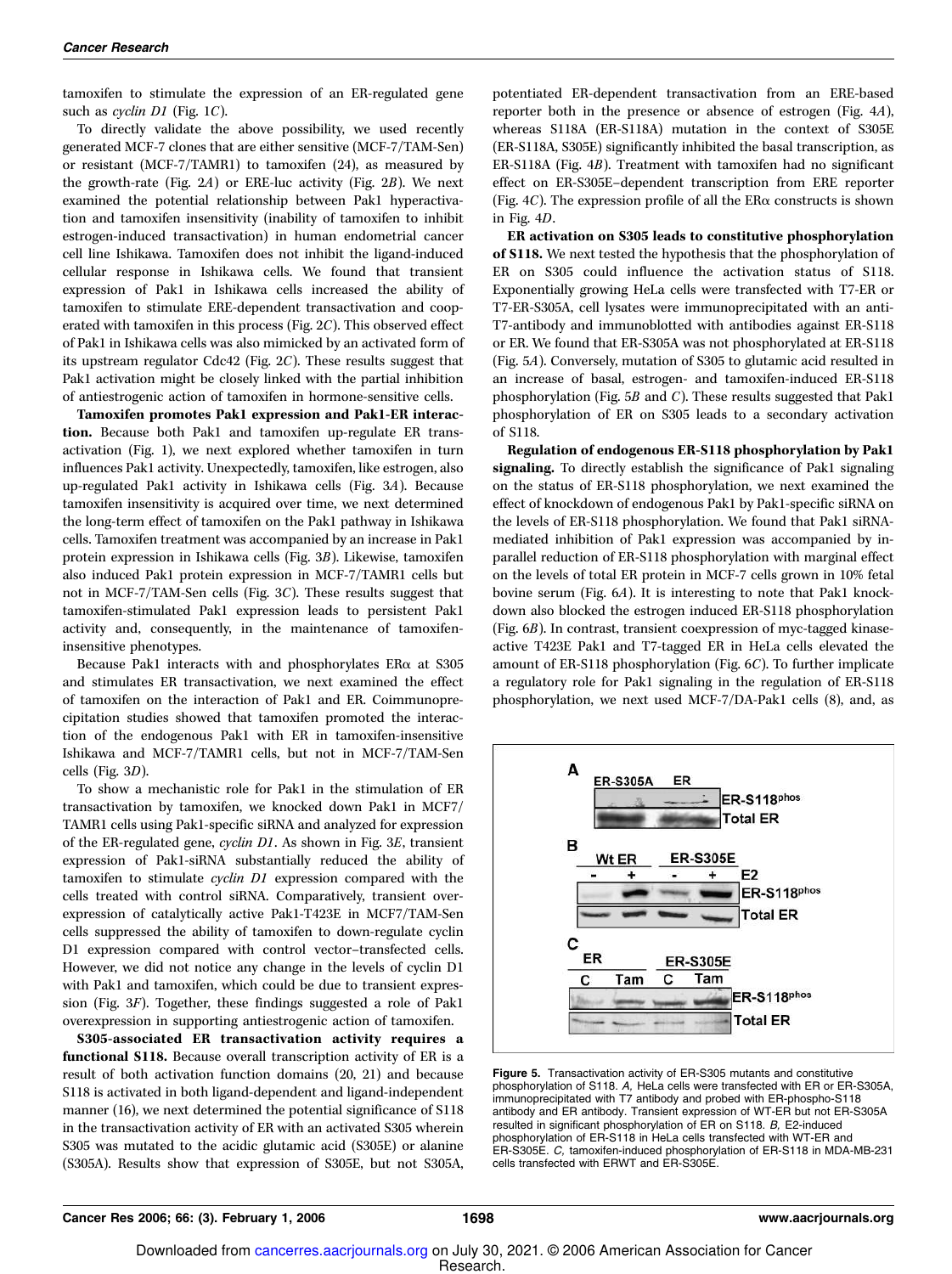Figure 6. Pak1 regulation of ER-S118 phosphorylation. A, Pak1 knockdown leads to decreased ER-S118 phosphorylation. Exponentially growing MCF-7 cells were cotransfected with control siRNA or Pak1 siRNA, and cell lysates were immunoblotted with the indicated antibodies. B, Pak1 knockdown compromised estrogen-induced ER-S118 phosphorylation. C, up-regulation of ER-S118 phosphorylation by kinase-active T423E Pak1 in HeLa cells cotransfected with WT-ER. D, increased levels of ER-S118 phosphorylation in MCF-7-DA-Pak1 cells following induction with doxycycline. E, increased levels of ER-S305 phosphorylation in MCF-7/ DA-Pak1 cells following induction with doxycycline and the same was blocked by using blocking peptide against ER-S305. F, immunofluorescent localization of ER-S305 phosphorylation (red) or ER-S118 phosphorylation (green) in MCF-7-DA-Pak1 cells before (top) and after (bottom) induction with doxycycline (1  $\mu$ g/ $\mu$ L) for 24 hours. Blue, DNA counterstain. Yellow, colocalization. Bar, 20  $\mu$ m.



expected, induced expression of HA-tagged T423E-Pak1 in MCF-7 cells stimulated the levels of ER-S118 phosphorylation as well as ER-S305 phosphorylation (Fig.  $6D$ , E and F), with an increase in strong nuclear staining from 9% to 55% of cells for ER-S118 and of 4% to 31% for S305. In addition,  $\sim$  50% of nuclei costained for ER-S118 and ER-S305 showed marked colocalization between the two phospho-antibodies (Fig. 6F, right). Recent work from our laboratory had shown that overexpression of a kinase-active T423E Pak1 transgene in the murine mammary gland leads to a widespread hyperplasia (13).

We next used this model to validate whether hyperactivation of Pak1 in the mammary gland was also accompanied by an increased ER-S305 and ER-S118 phosphorylation. Results from immunohistochemical studies indicated that, indeed, transgenic mammary glands from kinase-active Pak1 mice exhibited an intense nuclear staining of both activated ER-S305 and ER-S118 (Fig. 7A and B).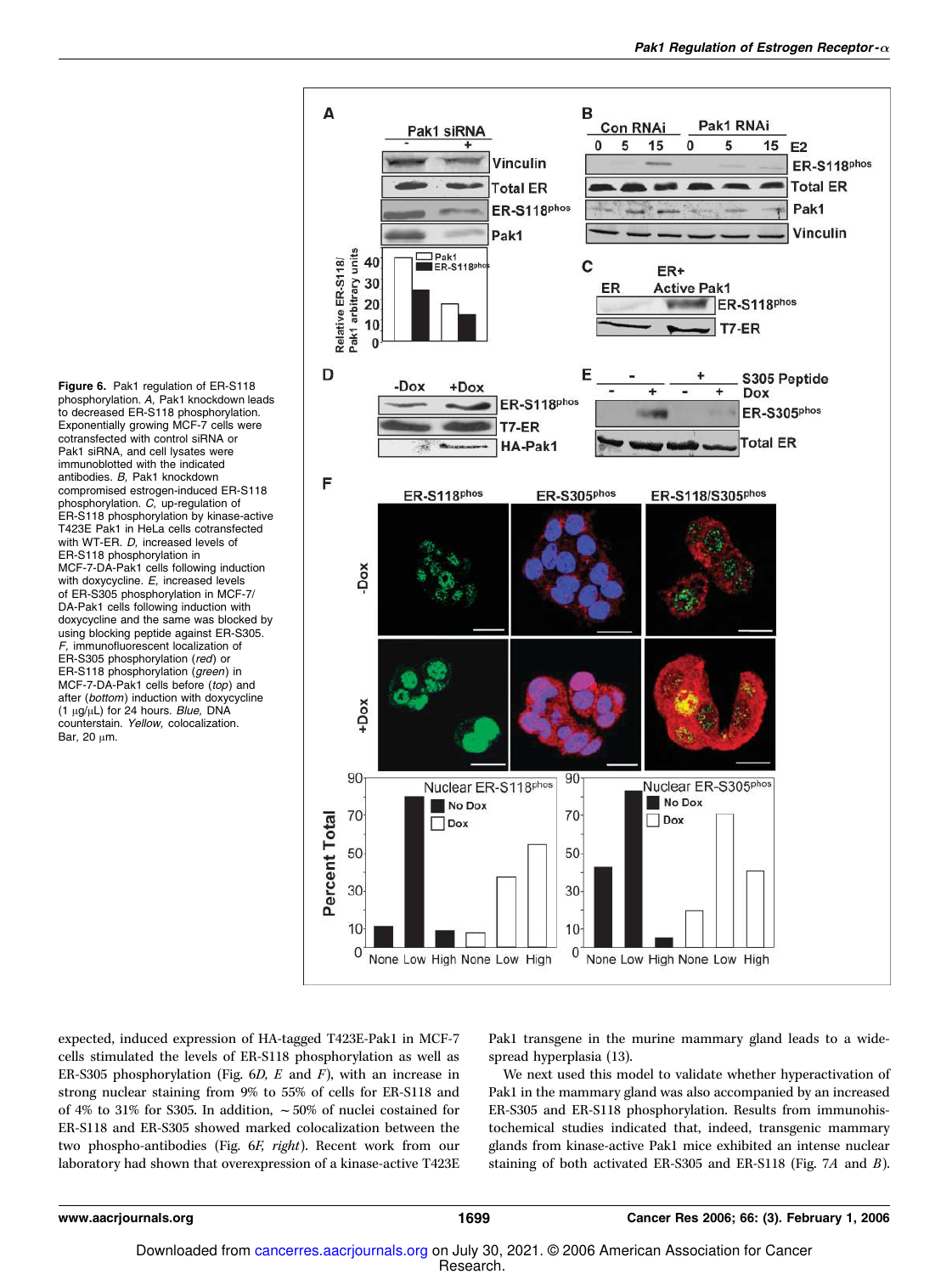The specificity of ER-S305 staining was revealed by using a specific peptide against ER-S305 (Fig. 7A). Tissue lysates from WT and active Pak mice were analyzed for ER-S118 phosphorylation by Western blotting, which showed an increased ER-S118 phosphorylation in mammary gland tissue from kinase-active Pak1 mice (Fig. 7C).

### **Discussion**

We undertook this study to understand the role of Pak1 in the transactivation function of ER and whether these functions are influenced by estrogen and by tamoxifen, by using breast and endometrial cancer cell lines and in transgenic mice expressing catalytically active Pak1 in mammary glands. Our results showed

that activation of the Pak1 pathway interferes with the antiestrogenic action of tamoxifen in hormone-sensitive cells, thus finding a role of Pak1 hyperstimulation in conferring resistance to antiestrogenic action of tamoxifen. Consistent with such a notion, we noticed increased Pak1 activity in breast cancer cells with an acquired tamoxifen resistance and in endometrial cancer cells that are insensitive to tamoxifen. Conversely, conditional downregulation of Pak1 in tamoxifen-resistant cells partially restored the antiestrogenic action of tamoxifen, whereas transient up-regulation of Pak1 inhibited antiestrogen effect of tamoxifen.

The finding that tamoxifen stimulates Pak1 expression and, in turn, increased Pak1 activity in tamoxifen-resistant cells is important as it raises the possibility of existence of distinct cellular mechanisms in tamoxifen-resistant cells, because tamoxifen was



Figure 7. Activated Pak1 promotes ER stimulation of S305 and S118 phosphorylation in the transgenic mammary gland.  $A$  and  $B$ , tissue sections from mammary gland of kinase-active T423E Pak1 transgenic mice (Pak1-TG) showing increased ER-S305 phosphorylation (A) and ER-S118 phosphorylation  $(B)$ , as analyzed by immunohistochemical staining (×40 magnification). Arrows, nuclear staining. Tissue sections from mammary gland of WT mice were used as control. C, tissue lysates from mammary gland of kinase-active T423E Pak1 transgenic mice showing increased ER-S118 phosphorylation as analyzed by Western blot analysis.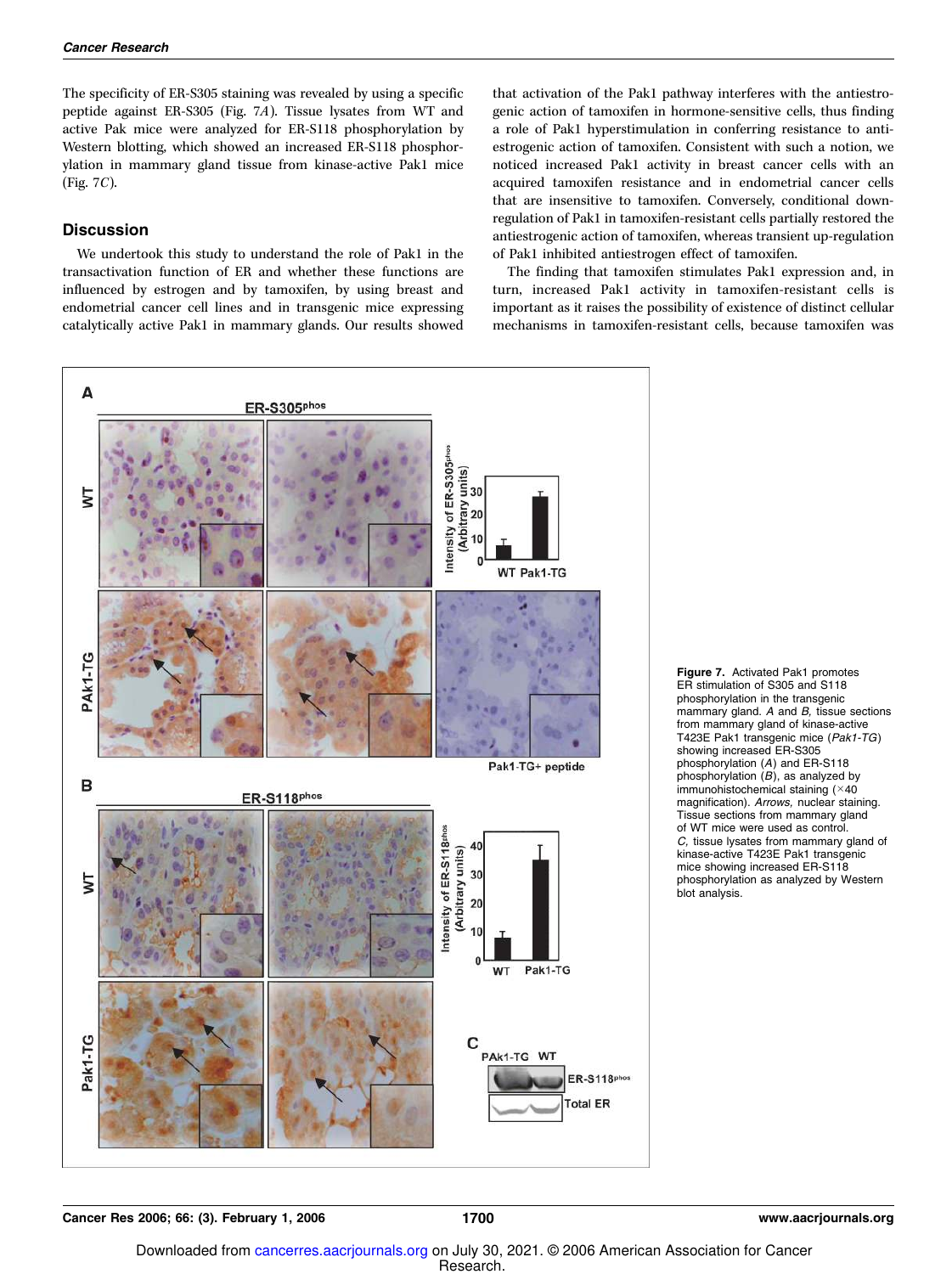Another notable finding of this study is that the transcription potentiating function of S305 activation requires a functional S118. This finding is consistent with the previous studies suggesting a role of cooperative interactions of both activation function domains of ER in the overall transactivation activity of ER (20, 21). The observed activation of S118 was attributed, at least in part, to conformational changes triggered by S305 activation in the absence of any exogenous ligand. However, overall transcriptional activity of ER due to S305 activation was enhanced by tamoxifen treatment, probably due to a persistent active conformation of the AF-2 domain introduced by S305E mutation. In summary, we found that ER activation on S305 increases the levels of S118 phosphorylation and that these changes could be further potentiated by tamoxifen. Because we have used a constitutively activated form of ER-S305E, findings presented here suggest that S305 stimulation might confer

a conformational change, which allows for a better interaction with ligands such as tamoxifen. In this context, it is worth mentioning that while this study was in progress, Michalides et al. (20) have shown that another signaling kinase protein kinase A can also phosphorylate S305 and leads to an active conformational arrest upon tamoxifen binding and, in turn, tamoxifen-induced transactivation. In the light of the results presented here, we now suggest a working model wherein the noted functionality of signaling kinase-dependent S305 activation result in enhanced S118 phosphorylation. Because growth factor signaling could activate Pak1, and because the consensus phosphorylation motif in the Pak substrates is not very restricted and common with other kinases such as protein kinase A (26) and ribosomal S6 kinase (27), these findings suggest a broader role of ER-S305 phosphorylation by growth factors in conferring tamoxifen-responsive phenotypes.

#### Acknowledgments

Received 8/16/2005; revised 11/5/2005; accepted 12/5/2005.

Grant support: NIH grants CA90970 and CA98823 (R. Kumar). The costs of publication of this article were defrayed in part by the payment of page charges. This article must therefore be hereby marked advertisement in accordance with 18 U.S.C. Section 1734 solely to indicate this fact.

#### References

- 1. Bokoch GM. Biology of the p21-activated kinases. Annu Rev Biochem 2003;72:743–81.
- 2. Kumar R, Vadlamudi RK. Emerging functions of p21 activated kinases in human cancer cells. J Cell Physiol 2002;193:133–44.
- 3. Balasenthil S, Sahin AA, Barnes CJ, et al. p21-activated kinase-1 signaling mediates cyclin D1 expression in mammary epithelial and cancer cells. J Biol Chem 2004; 279:1422–8.
- 4. Salh B, Marotta A, Wagey R, Sayed M, Pelech S. Dysregulation of phosphatidylinositol 3-kinase and downstream effectors in human breast cancer. Int J Cancer 2002;98:148–54.
- 5. Stofega MR, Sanders LC, Gardiner EM, Bokoch GM. Constitutive p21-activated kinase (PAK) activation in breast cancer cells as a result of mislocalization of PAK to focal adhesions. Mol Biol Cell 2004;15:2965–77.
- 6. Adam L, Vadlamudi R, Kondapaka SB, Chernoff J, Mendelsohn J, Kumar R. Heregulin regulates cytoskeletal reorganization and cell migration through the p21 activated kinase-1 via phosphatidylinositol-3 kinase. J Biol Chem 1998;273:28238–46.
- 7. Adam L, Vadlamudi R, Mandal M, Chernoff J, Kumar R. Regulation of microfilament reorganization and invasiveness of breast cancer cells by kinase dead p21 activated kinase-1. J Biol Chem 2000;275:12041–50.
- 8. Vadlamudi RK, Adam L, Wang RA, et al. Regulatable expression of p21-activated kinase-1 promotes anchorage-independent growth and abnormal organization of mitotic spindles in human epithelial breast cancer cells. J Biol Chem 2000;275:36238–44.
- 9. Schurmann A, Mooney AF, Sanders LC, et al. p21 activated kinase 1 phosphorylates the death agonist Bad and protects cells from apoptosis. Mol Cell Biol 2000;20: 453–61.
- 10. Mazumdar A, Kumar R. Estrogen regulation of Pak1 and FKHR pathways in breast cancer cells. FEBS Lett 2003;535:6–10.
- 11. Vadlamudi RK, Bagheri-Yarmand R, Yang Z, et al. Dynein light chain 1, a p21-activated kinase 1-interacting substrate, promotes cancerous phenotypes. Cancer Cell 2004;5:575–85.
- 12. Schraml P, Schwerdtfeger G, Burkhalter F, et al. Combined array comparative genomic hybridization and tissue microarray analysis suggest PAK1 at 11q13.5 q14 as a critical oncogene target in ovarian carcinoma. Am J Pathol 2003;63:985–92.
- 13. Wang RA, Mazumdar A, Vadlamudi RK, Kumar R. P21-activated kinase-1 phosphorylates and transactivates estrogen receptor- $\alpha$  and promotes hyperplasia in mammary epithelium. EMBO J 2002;21:5437–47.
- 14. Jensen EV, Jordan VC. The estrogen receptor: a model for molecular medicine. Clin Cancer Res 2003;9: 1980–9.
- 15. Nilsson S, Gustafsson JA. Biological role of estrogen and estrogen receptors. Crit Rev Biochem Mol Biol 2002; 37:1–28.
- 16. Karas RH, Gauer EA, Bieber HE, Baur WE, Mendelsohn ME. Growth factor activation of the estrogen receptor in vascular cells occurs via a mitogen-activated protein kinase-independent pathway. J Clin Invest 1998;101:2851–61.
- 17. Schiff R, Massarweh S, Shou J, Osborne CK. Breast cancer endocrine resistance: how growth factor signaling and estrogen receptor coregulators modulate response. Clin Cancer Res 2003;9:447–54S.
- 18. Bunone G, Briand PA, Miksicek RJ, Picard D. Activation of the unliganded estrogen receptor by EGF involves the MAP kinase pathway and direct phosphorylation. EMBO J 1996;15:2174–83.

19. Balasenthil S, Barnes CJ, Rayala SK, Kumar R.

Estrogen receptor activation at serine 305 is sufficient to upregulate cyclin D1 in breast cancer cells. FEBS Lett 2004;567:243–7.

- 20. Michalides R, Griekspoor A, Balkenende A, et al. Tamoxifen resistance by a conformational arrest of the estrogen receptor a after PKA activation in breast cancer. Cancer Cell 2004;5:597–605.
- 21. Murphy L, Cherlet T, Adeyinka A, Niu Y, Snell L, Watson P. Phospho-serine-118 estrogen receptor-a detection in human breast tumors in vivo. Clin Cancer Res 2004;10:1354–9.
- 22. Cai D, Iyer A, Felekkis KN, et al. AND-34/BCAR3, a GDP exchange factor whose overexpression confers antiestrogen resistance, activates Rac, PAK1, and the cyclin D1 promoter. Cancer Res 2003;63:6802–8.
- 23. Mira JP, Benard V, Groffen J, Sanders LC, Knaus UG. Endogenous, hyperactive Rac3 controls proliferation of breast cancer cells by a p21-activated kinasedependent pathway. Proc Natl Acad Sci U S A 2000; 97:185–9.
- 24. Hodges LC, Cook JD, Lobenhofer EK, et al. Tamoxifen functions as a molecular agonist inducing cell cycleassociated genes in breast cancer cells. Mol Cancer Res 2003;1:300–11.
- 25. Rayala SK, den Hollander P, Balasenthil S, Yang Z, Broaddus RR, Kumar R. Functional regulation of oestrogen receptor pathway by the dynein light chain 1. EMBO Rep 2005;6:538–44.
- 26. Howe AK, Juliano RL. Regulation of anchoragedependent signal transduction by protein kinase A and p21-activated kinase. Nat Cell Biol 2000;2: 593–600.
- 27. Woo MS, Ohta Y, Rabinovitz I, Stossel TP, Blenis J. Ribosomal S6 kinase (RSK) regulates phosphorylation of filamin A on an important regulatory site. Mol Cell Biol 2004;24:3025–35.